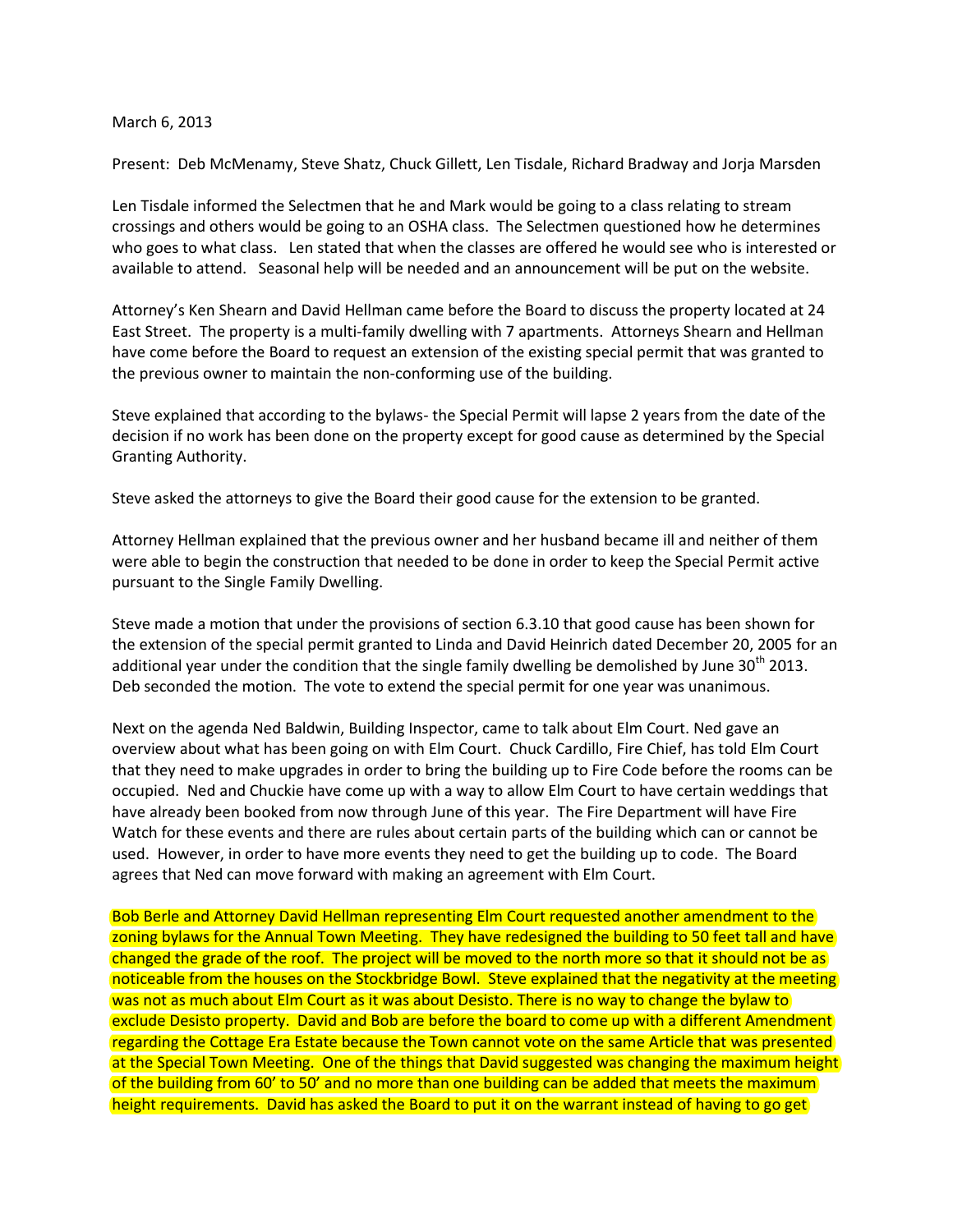signatures for a petition to be able to put it on the warrant for the Town Meeting. Steve asked David to formally submit a request of what they want to have on the Town Meeting warrant and that the Board would discuss it and let him know their decision

Rich Bradway has volunteered to create a new website for the Town. He explained to the Selectmen that he focused on three things for the website, to make it useable, organized and pleasant to the eye. Rich gave a visual presentation of the new website and the explained that everything can be customized. Also he showed them that the calendar can be organized specific to what the viewer wants to look up. If a meeting is recurring the website has an option to make it recurring so that it does not have to be added every time.

The Selectmen thanked Rich for all his hard work and asked him to come in on Monday March 25<sup>th</sup> to project the website on the screen so that residents know that it is in the works.

With no further business the meeting adjourned.

A true copy, ATTEST:

May 7, 2013

Present: Deb McMenamy, Steve Shatz, Chuck Gillett, Elaine Markham, representatives from Adelson and Company Neil Holden, Jay Bykofski, Charlie Murray, Jean Rousseau, Jim McMenamy, Keith Raftery, Holly Rhind and Jorja Marsden. After the Exit Audit Review, members of Council on Aging and the Fire Chief came to the meeting.

Representatives of the auditing firm of Adelson and Company presented the exit audit. Steve Shatz made a motion to accept the Audit Report as presented. Chuck seconded the motion. The vote was Deb-yes, Chuck-yes and Steve-yes.

The Budget meeting began with the review of the Council on Aging budget. Elaine went over the computer budget and requested that we think about putting the electricity all under one line amount except for the Water and Sewer. The Fire Departments budget and special article request were reviewed.

A true copy, ATTEST:

May 8, 2013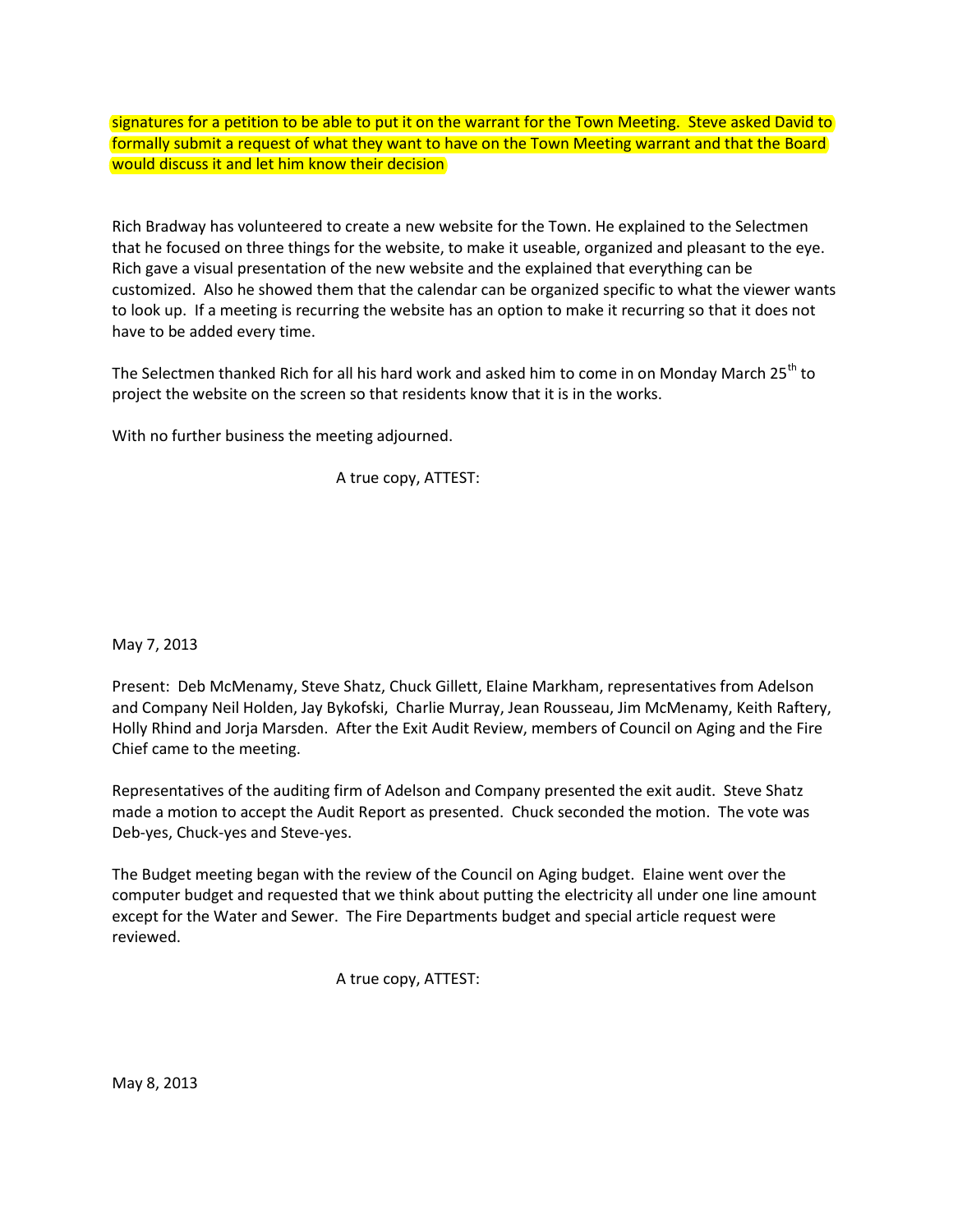Present: Deb McMenamy, Steve Shatz, Chuck Gillett, Leonard Tisdale, Mark Viola, Lindy Searing and Jorja Marsden

Steve made a motion to enter into Executive Session at 7:30 a.m. for the purpose discussing a personnel complaint. Chuck seconded the motion. The vote to go into Executive Session was Deb-yes; Chuck-yes; and Steve-yes.

Chuck made a motion to go out of Executive Session at 8:30 and to adjourn the meeting. Steve seconded the motion. The vote was Deb-yes, Steve-yes, and Chuck-yes.

A true copy, ATTEST:

March 11, 2013

Present: Deb McMenamy, Steve Shatz, Chuck Gillett, Linda Miller-5 Town Cable Chr., John Mucha-Time Warner, Government Relations, Karin Passmore-CTSB, and Jorja Marsden

Deb welcomed everyone to the meeting.

Representative Linda Miller from Time Warner Cable and John Mucha from Time Warner have been working to negotiate a new Agreement. Linda explained that this is a renewal of the contract and that there were some things that were reviewed and changed.

The main objectives for the negotiations were to clarify language and remove ambiguities. Most of the issues and complaints that happened were because of certain sections not being clearly defined. They wanted to remove as much of the grey area as possible.

The second objective was to get the most advantageous terms possible for subscribers and CTSB. CTSB gets technical assistance and funding from the Time Warner Agreement.

The third objective was to make sure that even though the Agreement is for 10 years on the three year anniversary and the six year anniversary the contract will be looked at and possibly changed due to technical and industry standards advancements.

Linda began to give an overview of what has been changed:

Section 1. Definitions – there have been some added and some removed. One of the Definitions that has been added for Stockbridge was the definition of a private road and that they will be handled more as a shared driveway rather than a road. This will not necessarily make the hookup fee cheaper but it could in the long run make things cheaper.

Other important definition changes are that Standard cable installation is now clearly defined and the word Town is a specific Town and the word Towns refers to all Five Towns involved.

Section 2.8 The language was tightened about abandonment so that the Towns will not be held liable if anything was left and needed to be removed the liability will be on Time Warner Cable.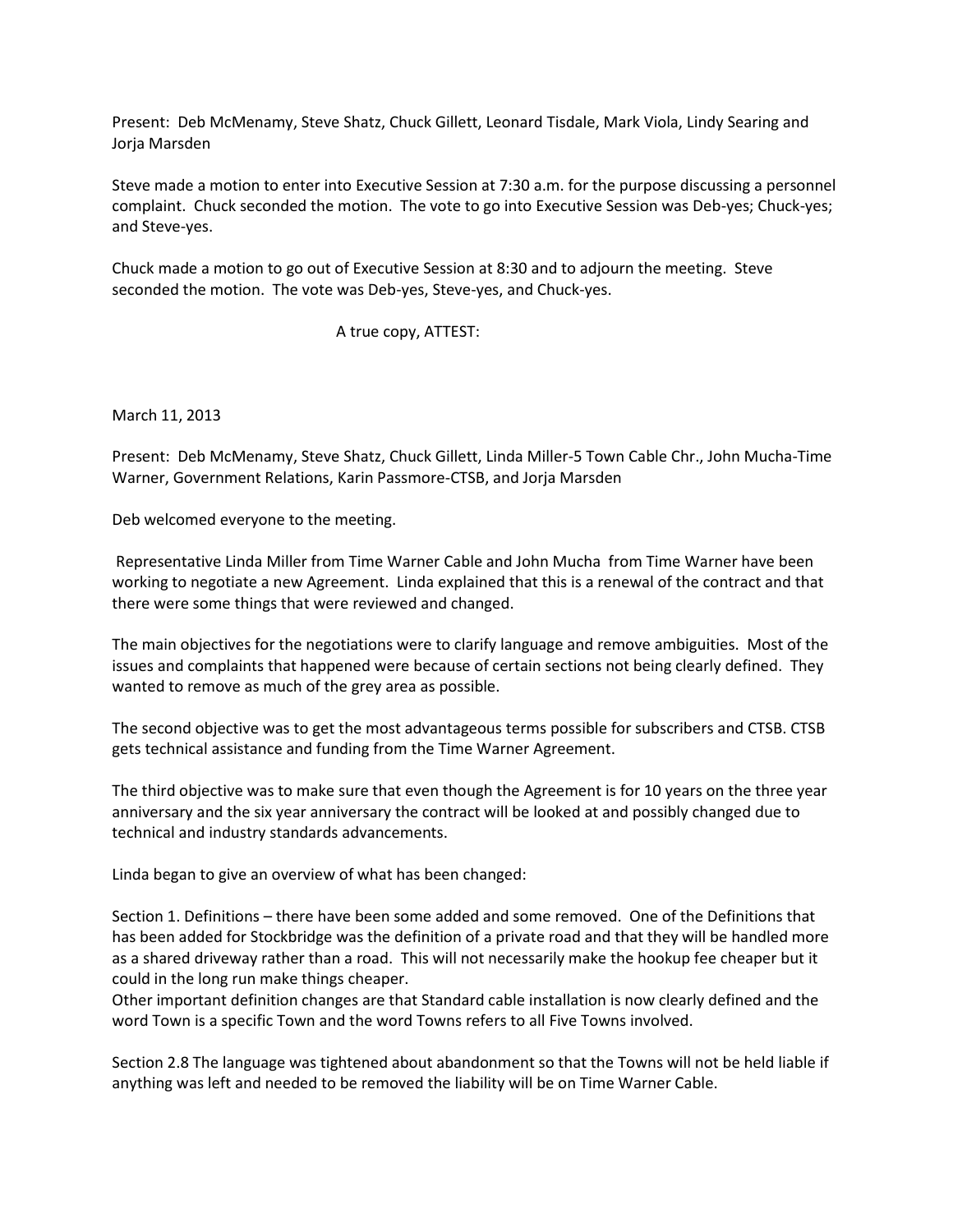Section 3.2 the distance between the cable plant and the home which is included in the standard cable connection service has always been 200 feet. Beyond the standard installation the subscriber would have to pay. The distance has been extended to 250 feet. This section also clearly defines the way line extensions will be treated and presents a simple, understandable formula for cost sharing should that be necessary, and as well as custom installations.

Jorja said that the Cable plant is one of the definitions that Stockbridge is asking to have put in the definitions area.

Section 5.6 Increases annual support for CTSB by redefining how "Gross Revenue" is calculated, and it provides a mechanism with which future capital needs that may occur during the duration of this agreement can be met. This includes advertising income and not just subscriber income.

Section 5.7 Time Warner will provide up front capital funding in the amount of \$212,000 for new equipment instead of \$50,000.00 to CTSB to make any technical equipment upgrade.

Deb asked where the \$212,000 figure came from. The manufactures no longer support their equipment and most of the equipment needs to be replaced. CTSB will be moving at some point because they need a larger studio.

Section 6.1 Helps assure that if Time Warner Cable needs to move, they will remain having a local facility. Definition is such as local being defined to remain within one of the Five Towns. Steve said that Local is not actually defined and that the next part of the section states that Time Warner can close their office and all they have to do is give notice. Linda said that she will get to the part where the Town's have control over the Agreement.

Section 6.12 Clarifies subscriber responsibility should there be a voluntary disconnect. Once a person calls to disconnect service they are no longer being billed. They will only have to pay what they have already used.

Section 7.5 Provides for full review of all aspects of the agreement at its  $3<sup>rd</sup>$  and  $6<sup>th</sup>$  anniversaries and also opens the door for renegotiating of terms at those intervals, or if needed, at any time with the agreement of both parties.

Steve questioned the validity of this section and wants to know what would happen if there was a sale of the Company. There is no way of resolving disputes short of going to court. Steve says that there needs to be a dispute resolution in this contract. Steve would like to know if there is a grouping choice option for subscribers. John explained that it is not allowed and currently the contracts with the networks require Time Warner Cable to group the networks together. The FCC has been looking into things. Steve said that any further concerns that he had with the Agreement he was going to write up and send to Linda Miller.

Jorja let Linda and John know that the Selectmen just received the changes for the Agreement from Town Counsel right before the meeting so they are seeing it for the first time as well.

Deb said that Stockbridge needed to check with their Insurance carrier and make sure that the insurance section is in compliance with the Towns Insurance. Deb also mentioned that our Town Counsel was questioning the amount of the \$10,000 performance bond.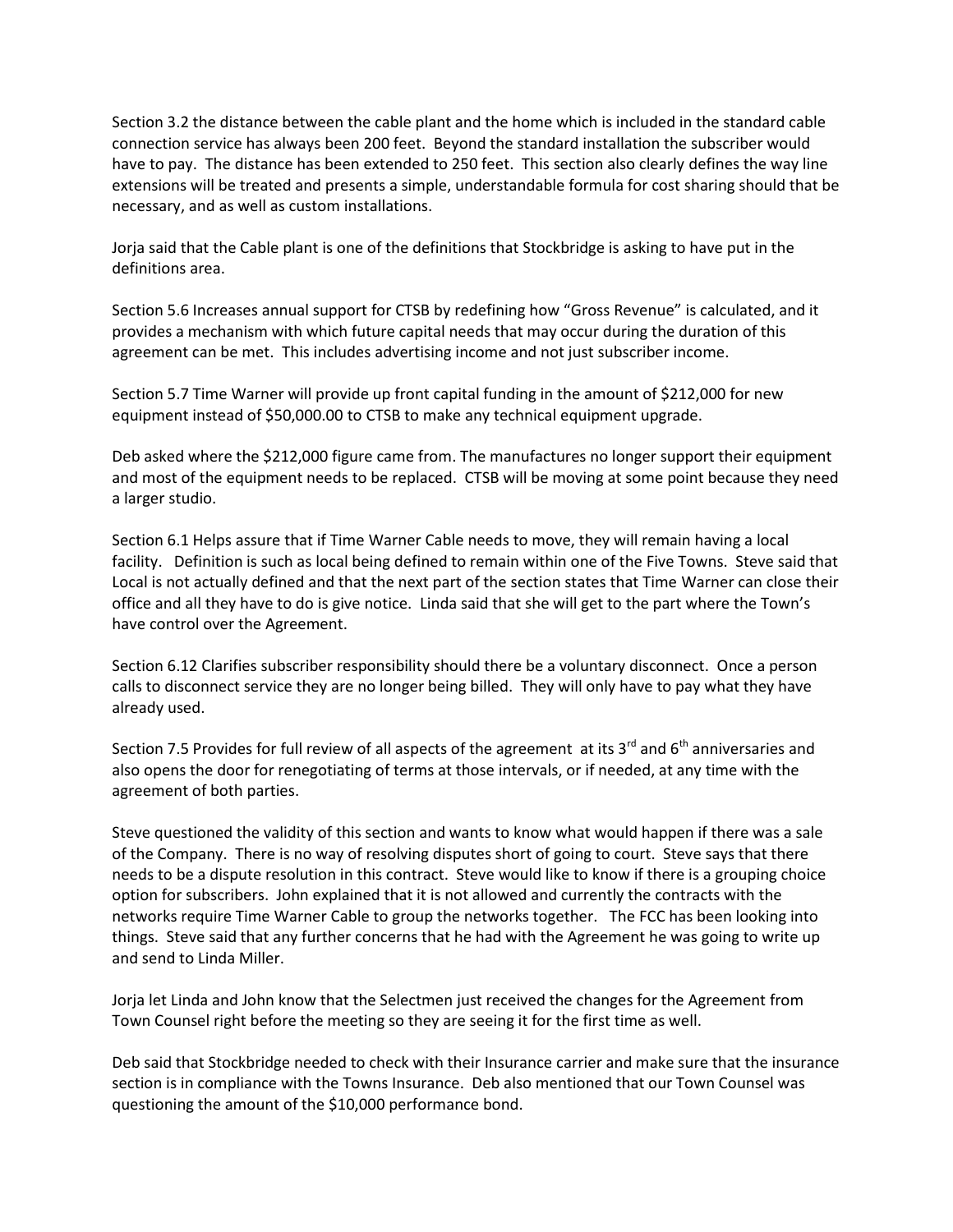Linda said that the \$10,000 was in the previous contract and that it was part of the negotiating however the agreed upon amount ended up staying the same. Steve asked if there was a removal bond, the Town requires them with cell towers.

Another comment from Town Counsel was on page 8 under standard cable installation. Town Counsel wants to know who determines what the "acceptable signal quality is and how?" Linda said that Time Warner is bound by FCC regulations for this.

There are definitions that Town Counsel added under definitions to have a definition inserted. Linda explained that they need to go to the other 4 Towns and will have to consolidate the additions and see what other Towns agree with.

Deb asked Linda to tell the viewer's why they should become part of the Five Town Cable Advisory Committee since Stockbridge needs a representative. Stockbridge is not represented by anyone. All you have to do is go to Jorja and tell her you want to be part of the committee and the Selectmen will appoint you. It is only four meetings a year and it does not take much to stay committed.

Deb thanked both Linda and John for coming in. Steve wanted to note for the record the silent applause from the Camera Person.

Next on the agenda is a request to allow the extension of the special permit for the Singhs at 4 East Street formerly Stockbridge Motors. A Special Permit Act that has been passed allows a special permit to be extended for four years. Town Counsel has not sent anything back regarding this and Steve would like to wait to vote on it. Steve is not sure what they are asking for whether it's just to say the Town acknowledges the extension or if it is something else.

Next on the Agenda was Hazardous Waste Program. Steve made a motion for the Town to remain a part of the Southern Berkshire County Regional Household Hazardous Waste collection program. Chuck seconded the motion. The vote was unanimous.

With no further business to discuss, Deb made a motion to adjourn the meeting. Steve seconded the motion. The vote to adjourn was unanimous.

## A true copy, ATTEST:

March 13, 2013

Present: Deb McMenamy, Steve Shatz, Chuck Gillett, Chief Richard Wilcox, Ned Baldwin and Jorja Marsden

Rick Wilcox, Chief of Police, came in to discuss the possibility of having a Bike and Fly August  $17<sup>th</sup>$ . They would go up 183 into West Stockbridge and back. Early in the day not overly concerned. It is a ride not a race. Stockbridge is at the end of the ride. Rick has a concern with the fact that since it isn't a timed event then perhaps there may be people trickling through all day. Rick said he was going to call and get more information but he wanted to check with the Selectmen to see if they are ok with the bike ride or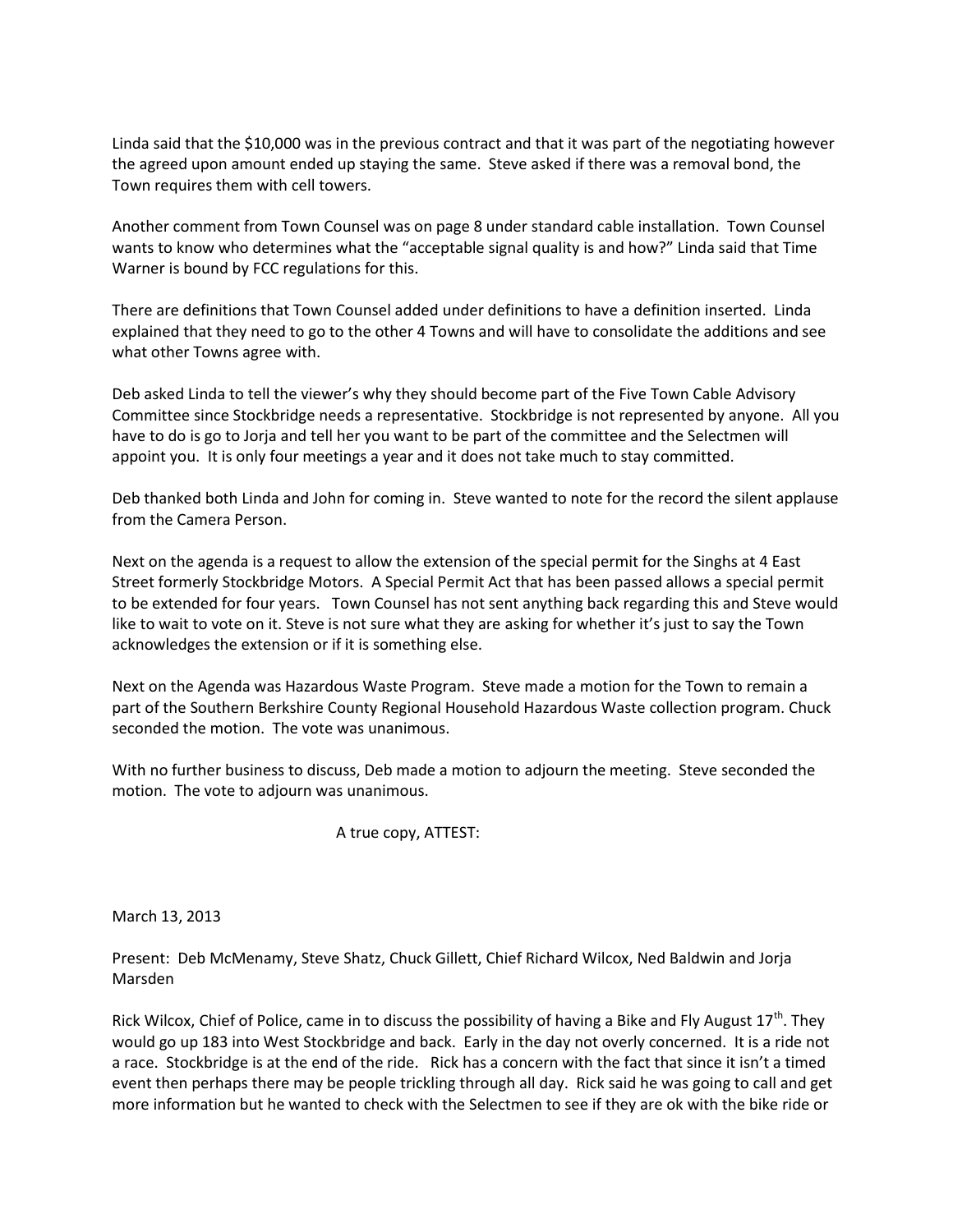not. Steve said that he was ok with it as long as there is notification to drivers because it is a dangerous drive when you put bikes on the road.

Rick said he would talk to the person in charge and let him know he spoke with the Selectmen and will give him the conditions in which he can have the bike ride.

The letter from Shawn Leary regarding 4 East Street was just for a letter of eligibility that states that the Special Permit is automatically renewed and she just wants something in writing that says that this is in fact true. The Selectmen signed the letter and Jorja said she would pass it on to the Planning Board for their signature.

It was thought that we should continue being a part of the Berkshire County Mosquito Control. The Selectmen agreed but Deb asked what happens if someone doesn't want the spray. Jorja explained that they can call and let them know they do not want the spray and they will not spray in front of their house. Deb signed the contract. Deb and the other Selectmen felt that it was a good project and helped each of the properties concerning the West Nile Virus.

The Selectmen spoke about personnel issues.

Diane Pearlman with the Berkshire Film and Media Commission would like to shoot the entering Stockbridge sign and in front of Red Lion Inn and in Hancock for their clothing commercial. She is also a member of a non-profit organization called Berkshire-Pulse a dance Company. They are looking for a new space and was wondering what the plan was for the Old Town Hall building. The Selectmen stated that it was not available at this time. Ned needs to go down there and get more Building Permits. Storage of Books for the library in the building should not be happening since the building is not up to code and not sprinklered. Jorja just wanted to give a heads up that Ned might have an issue once he goes down there.

Next on the Agenda was the Old Town Hall and discussion on what the next step is. Town Counsel has the opinion that the land that was leased in 1902 is owned by the Town due to decided case law of leases with no term. In the lease there was a peppercorn which was proof of rent. The condition that the Building would no longer be used as a Town Hall expired 50 years ago. Chuck asked if the Church had dropped the ball and did not renew something 50 years ago. Steve explained that the Church could have renewed its Right of Reverter for 20 year periods but never did. The land is there with zoning constraints and is in the R-2 zone and the land in front of the building is R-C. There is no easement for the church to pass across the town property. The reason the Old Town Hall Re-Use Committee was formed was to try to find an alternate use of the building that would not result in the demolition of the building and would be a viable use for the building. The Committee has come to the conclusion that they did not want to deal with the legal issues of the negotiations regarding parking and easements . The Committee went on to try to find a viable use for the building and decided to deal with the past later. Now the committee is saying that there is no viable use for the building. The committee has not been able to negotiate a parking issue.

The next steps would be to decide what the Town wants to do with the building. The alternatives that Steve concludes are for the Town are to continue to mothball the building for the cost to heat and maintain it; Demolish the building and grass it over; go out to auction to have someone buy it; or give the Church the building back. Chuck asked if it would be good to have an agreement with the Church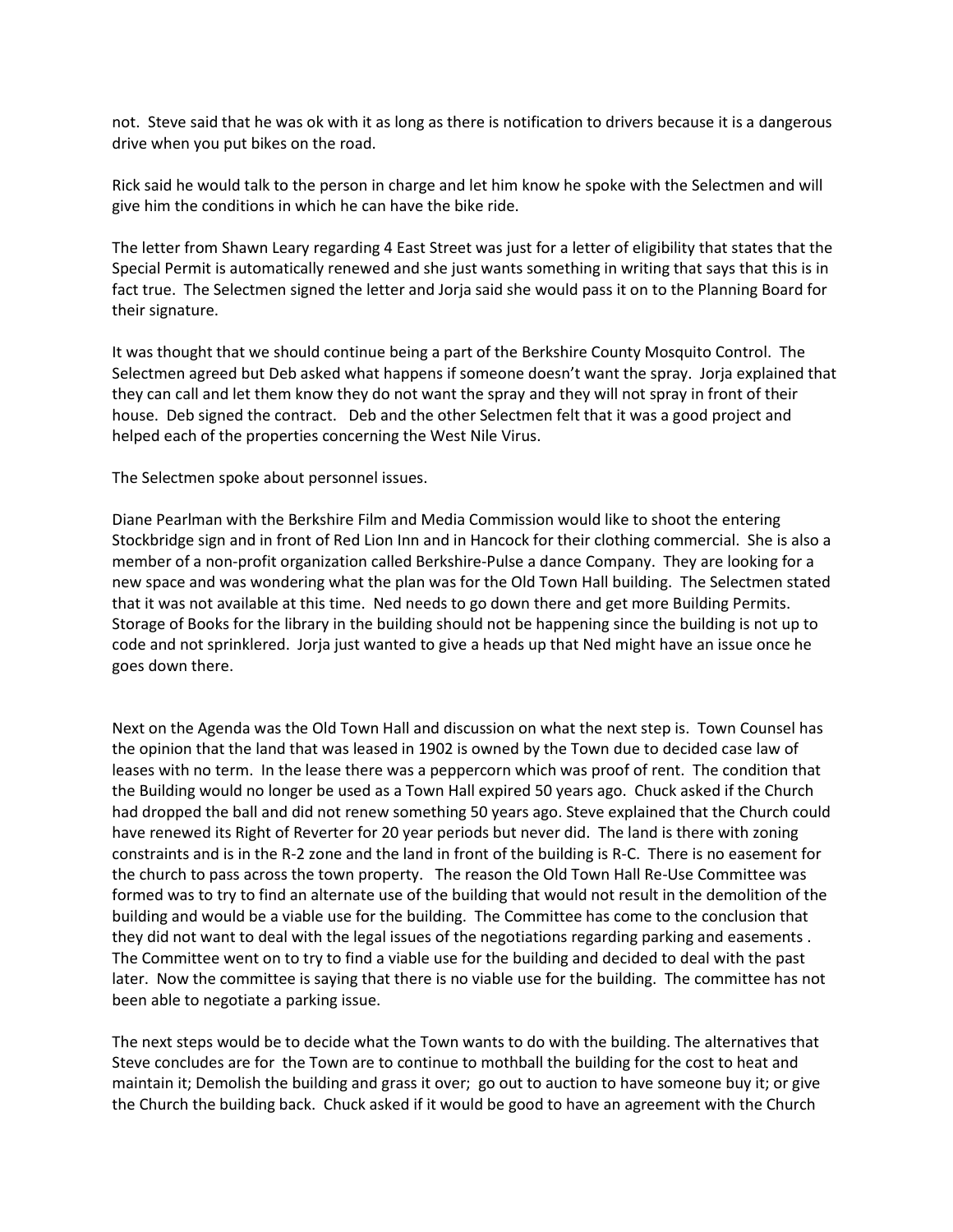that shows the Church what is going to happen with the building. Steve suggested they tell the church that the Town has been advised by Town Counsel that they own the building and if they disagree with the Town they could go to land court. The use will be determined but it cannot be predicted due to the economy. If the Church decides they do not want to fight it then perhaps the Town goes to Town Meeting asking to grant an easement to the Church with the provision that they drop all claims to owning the property.

Chuck said that he will speak to Margaret Hornick, Church Moderator, and let her know what is going on and to try to schedule a meeting to discuss this in early April.

Ned discussed with the Selectmen what Elm Court wants to do. They want to operate without having the Certificate of Occupancy. Chuck asked how long it would take to do all the work to be able to get a Certificate of Occupancy. Ned said that in his mind if everything took twice as long it would still all be done in the fall. Ned feels that letting them do their events that are already scheduled is fair as long as it is done with fire watch and that they are not allowed to book any future events until they have their Certificate of Occupancy. Steve said that they need to have a signed contract saying that they will not be able to book anymore events until the work is completed and that the current events that are still being allowed need to have the fire watch done. Ned said they don't even have a working hydrant so they will need to get the hydrant working so they can have the fire protection available for their scheduled events.

Chuck told the Board that he will not be available on Thursdays for the rest of the budget meetings but that he is available any other time to be able to vote on the budgets to be able to move them forward. Jorja said that was fine and that there were not going to be many more meetings as everything needs to be wrapped up by April  $1^{st}$ .

With no further business the meeting adjourned.

A true copy, ATTEST:

March 14, 2013

Present: Chuck Gillett, Holly Rhind, Mary Boyce, Craig Berger, Neil Holden, Jean Rousseau Charlie Murray, Keith Raftery, Don Schneyer, Michael Buffoni, Tony Campetti and Jorja Marsden

The Finance Committee reviewed the Sewer and Water Departments budgets

A true copy, ATTEST:

March 20, 2013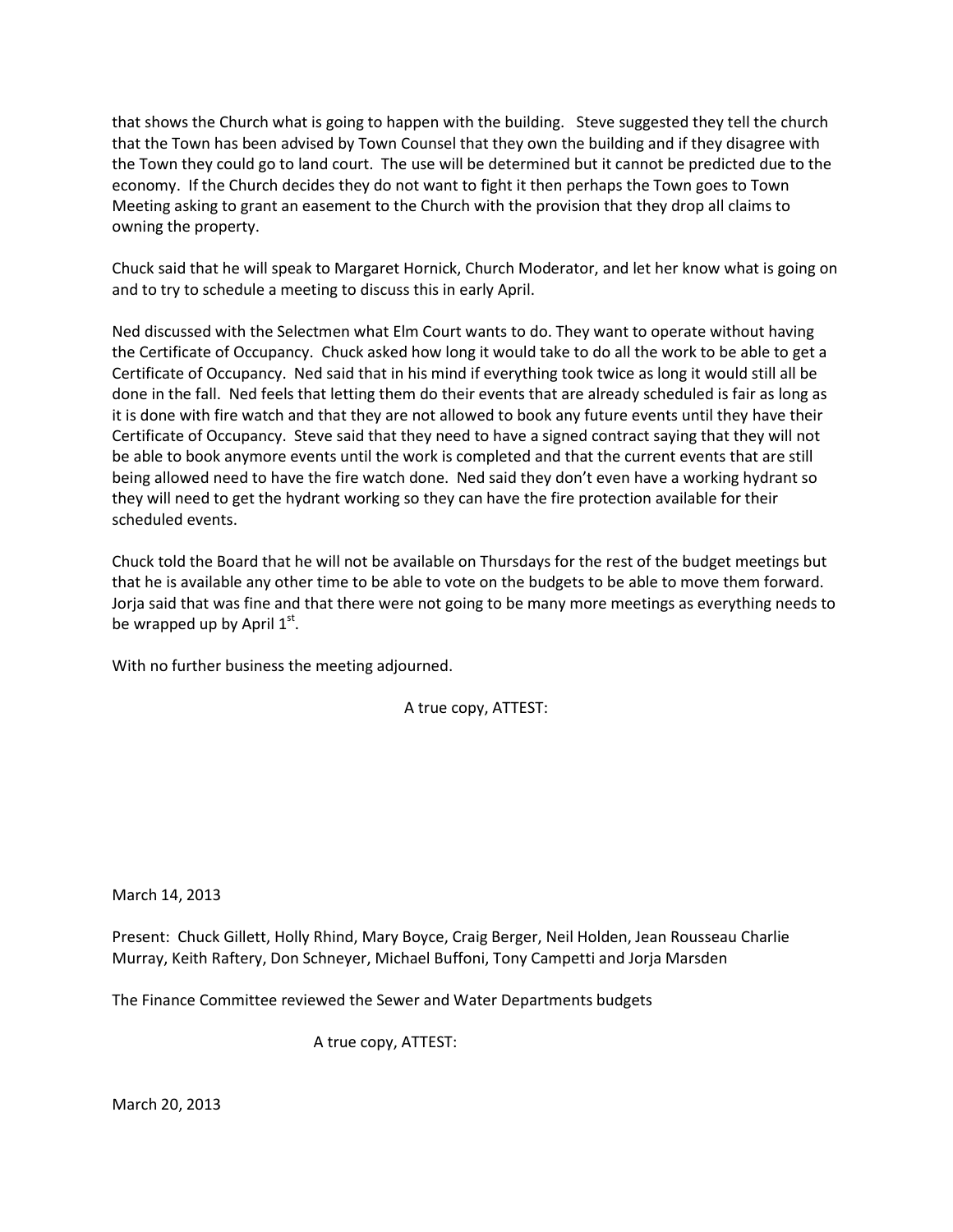Present: Deb McMenamy, Steve Shatz, Chuck Gillett, Len Tisdale, and Jorja Marsden,

Lenny talked about the Jane Kasten property and the problems with drainage they are having during rain storms. The problems started when the Moffatt property across the street had about 2 acres of their property cleared. The water now overflows into her yard and goes into her garage which is pitched towards the back so the water pools. Her garage needs a new foundation. She says that the garage was built on Town Property at least 15 years ago, she says that she has a right of use for it but the garage should be the Town's issue. The Town had put in a retaining wall which has collapsed. It needs to resupport the retaining wall and then pour a foundation to support it. Jorja will look into the minutes to see if it is the Town responsibility to fix her garage and will check with Ray.

Chuck asked when quotes for paving will start coming in. Len explained that the quotes come in a couple months before the paving in order to get the most accurate amount due to escalation of asphalt prices. Mike Kulig should do a control for parking spaces. Len said that he would ask Mike to do the control once the Bike Path has been approved. The Board says that since Church Street and West Main Street is not being done then perhaps there does not need to be a discussion. Chuck says that there either needs to be a warrant article or no discussion at all. It should not be an informal discussion. It was decided that the Bike Path on Main Street would not be brought up at the Town Meeting.

Jorja informed the Selectmen that the Informational Booth on Main Street has been taken over by the Town. It is a small booth with informational racks. Once the Blue Bird non-profit organization that owned it is dissolved it may be a possibility to take it down. The Town is currently paying to have it insured and paying \$148.00 for heat. The Selectmen like having the information booth. Jorja explained that the town needs to budget for the booth and that the booth needs some repairs such as a new roof, new coat of paints, new windowsill, and the door needs to be fixed. Jorja suggested that if there is still money left in the 4% Committee, perhaps they can use the money to be able to fix the booth.

Next on the agenda was an email from Leonard Schiller who is selling his property on 30 East Street. He is writing regarding the Cell Company Towers and the required Bond. The Town never received a bond to remove the cell tower and the Company never came back after five years like they are supposed to according to the Town Bylaws. Ray wanted to know if the Board wanted to make a decision now or if the Board would rather wait for Steve to decide if the Selectmen should impose the owners of the cell towers that they must pay their portion of the Bond that was required according to their special permit which has since expired. Chuck wants to know who is in charge of making sure that the bonds were actually paid. Deb said that if it is a condition of a special permit it would have been the Selectmen but if it is just a Bylaw requirement is should have been Ned enforcing it as the enforcement officer. Deb said that there are two options, one to have Ned enforce the bond requirement since it is a bylaw. The other option would be to have Town Counsel write a letter to the Cell Tower Company saying they are in violation of the zoning bylaw and that they need to make payment on the Bond that was originally required when they were granted the special permit. The second option could be an issue since the Cell Tower Company who put up the Tower has been sold two or three times since the Special Permit was granted. Deb and Chuck decided that they do not feel comfortable making a decision at this time. Chuck said that it is important to make sure that there is a bond so that when things like this happen the homeowner does not get stuck with removing an abandoned cell Tower off of their property. The Bylaw states that if the Cell Tower Companies are making any changes then they need to come before the Selectmen and amend their special Permit.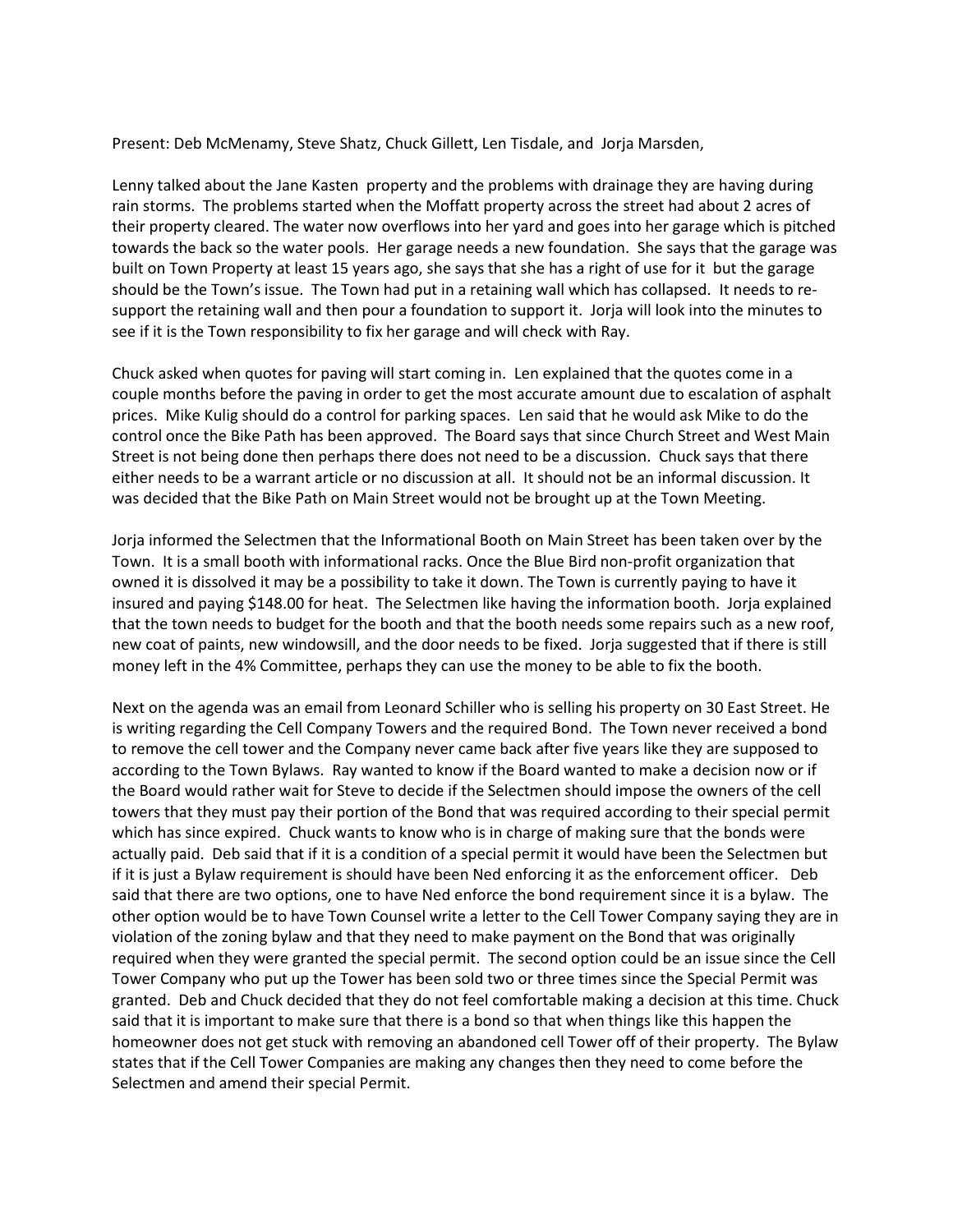Chuck feels that the Selectmen should follow Phil Heller's request to require the Cell Tower Company to get a removal bond issued to the Town. However, before they do that it needs to be decided if the Special Permit according to the old Town Bylaws have in fact lapsed which means there is no enforcement ability for a Special Permit that no longer exists.

Chuck would like to postpone a decision until Steve gets back and to see what Ray says would be an appropriate course of action. Also to see how to get in touch with the people who originally applied for the Special Permit. Jorja said that she would speak with Ray.

Jorja gave two packets of information to the Selectmen for them to review; one that may help with the process of finding a new Police Chief; and one that gave examples of performance evaluations.

The Annual Town Meeting Warrant Articles and Budget were reviewed. The Selectmen reviewed the recommendations made by the Finance Board. For the Fire Department, the Board approved the hose and disapproved the air packs and money aside for another Fire Truck. Deb asked if there were grants available to apply for to get funding for air packs. Deb would like to ask the Fire Chief to look into grants that are available. The Selectmen agreed with the Finance Board. The request to purchase a chipper for the Highway will be removed. The Police Cruiser has been approved. Articles 13-20 were approved. Article 21 was Subject to approval at Budget workshop however Deb and Chuck decided to remove the article from the warrant all together.

Article 19 was approved. Stockbridge Bowl would like \$25,000.00 Finance Board would only like to approve \$10,000.00 of it. They have been given \$50,000 for the past few years from the CPC. This year however, they are only getting \$40,000.00 from the CPC. The Selectmen would like to meet with the Finance Committee and see why they made that decision for the Stockbridge Bowl Association. Jorja said she would let the Finance Committee know that the Selectmen would like to have a discussion regarding the Stockbridge Bowl Association, Zebra Mussel Committee, and the Bird House Building.

Jorja asked the Selectmen about Permit Fees for building, plumbing, electrical which need to be voted on at Town Meeting. The problem is that the Building Department now has to issue new permits for Sheet Metal with a new fee but he cannot add a fee unless we go to the Town Meeting. Jorja asked if we could put a generic article on the warrant that says the Board of Selectmen will set the fees.

A true copy, ATTEST:

March 25, 2013

Present: Deb McMenamy, Steve Shatz, Chuck Gillett, Richard Bradway, CTSB and Jorja Marsden .

Rich Bradway, Stockbridge resident, who has volunteered to create a new website for the Town. Rich explained that the main things that he looked at was how the information is organized, presented (pleasing to the eye and easy to use) and easy to update. Rich gave a visual presentation of the Town website to the Selectmen. Since Word Press is a free web hosting site Rich has set up many security features so that no outside person can add or change the content of our site. He also used responsive design because if people look at it through an I-phone or a Tablet there is the capability for the users to still see the content on the site. A couple of new items that Rich added are an option to make templates to send out emails for important website updates and links for the Community so that people can see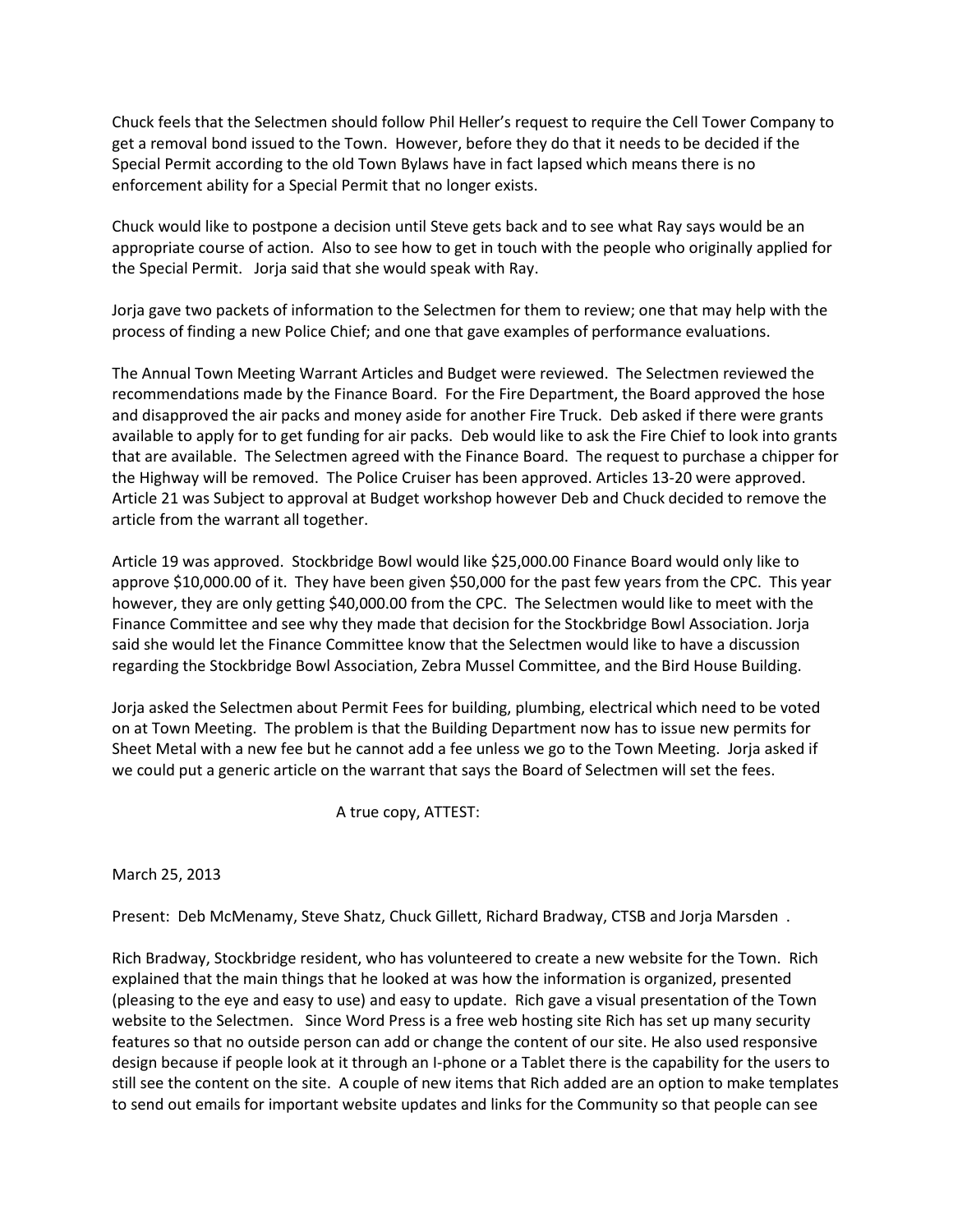what is in the Town. Rich told the Board that it will be very fast and easy to switch over to the new site and that once Danielle and Jorja approve the content of the website he will switch it over. The website will be up before the Town Meeting. Deb thanked Rich for all the hard work that he has put into the site and told him that it looks wonderful.

Next on the Agenda is to vote to close the warrant Monday April  $1<sup>st</sup>$ . Chuck made a motion to close the warrant as of 4p.m. Monday April  $1<sup>st</sup>$ . Deb seconded the motion. The vote was unanimous.

Deb made an announcement in memory of Bill Selke who passed away recently. Deb said that he was one of the many great residents who lived in Stockbridge. He was on the Planning Board and the Housing Authority. He brought Pine Woods, affordable housing, to Stockbridge, he was one of the people who helped bring the regional school district together and helped with Monument Mountain being built and then was a substitute Science teacher at the school. He was a man of boundless energy and skills and Deb said that he will be missed and she would like to send condolences to his family.

Chuck motioned to adjourn Deb seconded the motion. The vote to adjourn was unanimous.

A true copy, ATTEST:

March 27, 2013

Present: Deb McMenamy, Chuck Gillett, Michael Buffoni, Attorney David Hellman, Peter Curtin and Jorja Marsden

Mike Buffoni, Water Superintendent discussed mapping changes for the protection of the Water Shed. Ray says that it needs be presented at a public hearing with the Planning Board which will only be able to be done on May 7<sup>th</sup> which is the date of the Cottage Era Bylaw public hearing. If it is not done in time for this Town Meeting it can wait for another year. The tributary would be Zone A. The 1995 map shows it as Zone A but the next year it showed that it was in a different Zone. The State and the local DEP will be doing a GPS study to see where the Map should show the Tributary. Michael wants to make sure they can turn the mapping around so that it would be a win win situation for both the Town and the DEP. Michael will see if it is a possibility to have the maps back to him by the end of April.

Mike discussed a possible easement at 12 Quiet Knoll. There is 100.75 feet along the cul-de-sac which is all brush along the hemlocks, near the 113 acres that the Town owns where the new storage tanks would be. The Town would put a 20-30 foot wide driveway through the woods and would plant trees so that it would not be as noticeable to the neighbors. Stewart Kelso lives at 12 Quiet Knoll Road however; he sold the property to the bank.

Jorja told the Board and Mike that Town Counsel has said that depending on what the legislation was when the Stockbridge Water Company evolved, it may be possible to buy land without going to Town Meeting. Mike said that property values on Quiet Knoll are very high, if the Water Department was to buy 1 acre of land from the Iemolini's it would be over \$100,000.00 Jorja asked Mike hypothetically if it would be beneficial to have the entire 2.5 acres including the house which is a tear down. Mike said it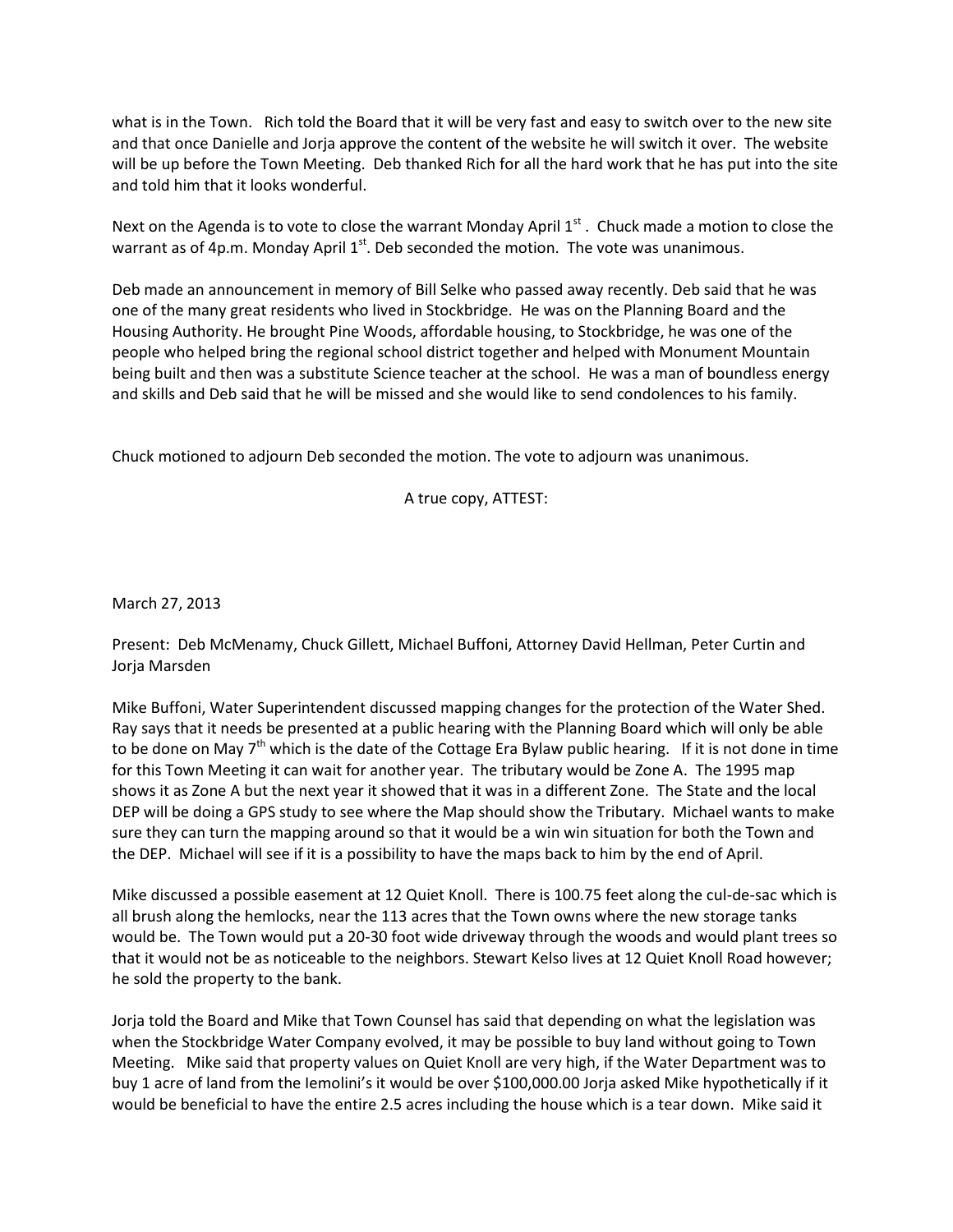would be beneficial for the Town and the neighbors and then they could use the existing driveway and wouldn't have to create one through the woods.

Chuck suggested that since the bank owns the property the Town should make contact with them and see what, if any, possibilities there are for getting part or all of the property at 12 Quiet Knoll.

Mike said that instead of saying the easement is for the Tanks only, which might raise an issue regarding a feasibility study, the easement could be presented as an easement for logging operations on the back side of the lake. Deb said that it would be a good way to present it since Logging generates income for the Town. Jorja said she would speak with Tom Harrington and see if he could get in touch with the Bank and see if there are any options before anything gets put on the warrant for Town Meeting.

Next on the Agenda was David Hellman for Elm Court/ Travassa in regards to what had happened at the Special Town Meeting. David presented a revised proposed amendment to the Cottage Estate Era Bylaw that he would like the Board to sponsor. The 60 feet became 50 feet which will now make the building invisible from the road – the roof line will not even be able to be seen. A big concern with the residents was about Desisto property and what would be done there. A way to help with the concerns about Desisto would be to make a requirement that in order to get the height waiver from the allowed 35 foot height to the maximum 50 foot requirement, the new building it must be connected to an existing building; and also that the new building footprint cannot be any larger than the existing building. David also said that they added the wording that a new building may not be applied to more than one structure.

David read the new amendment to the selectmen as it will be presented at Town Meeting:

Any special permit issued pursuant to this section may authorize an addition to the principal structure located on the Cottage Era Estate, as such principal structure existed on May 20, 2002, or a new structure that is connected to the principal structure by an enclosed connector, to exceed the applicable Maximum Building Height specified in Section 5.5 by three (3) feet for every fifty (50) feet (prorated) that such addition or new structure is horizontally distant from the closest point of any lot line, up to a maximum of four (4) stories but not to exceed fifty (50) feet; provided, however that the elevation above sea level of the roof of the addition or new structure at its highest point shall not exceed the elevation above sea level of the highest point of the roof of such principal structure, as it existed on such date; and, provided further that any waiver of the Maximum Building Height pursuant to this paragraph may be applied to not more than one addition or new structure on the entire Cottage Era Estate. No special permit issued pursuant to this section may authorize an addition or new structure that contains a gross floor area larger than that of the principal structure, as it existed on May 20, 2002.

Deb asked about the term "resort" as it was an issue at the Special Town Meeting. David explained that by using the term "Resort" is makes marketing much easier and gave the example that Elm Court Resort sounds much more attractive than Elm Court Hotel. David also explained that all the term does is combine all allowed uses under the Zoning Bylaws into one allowed use.